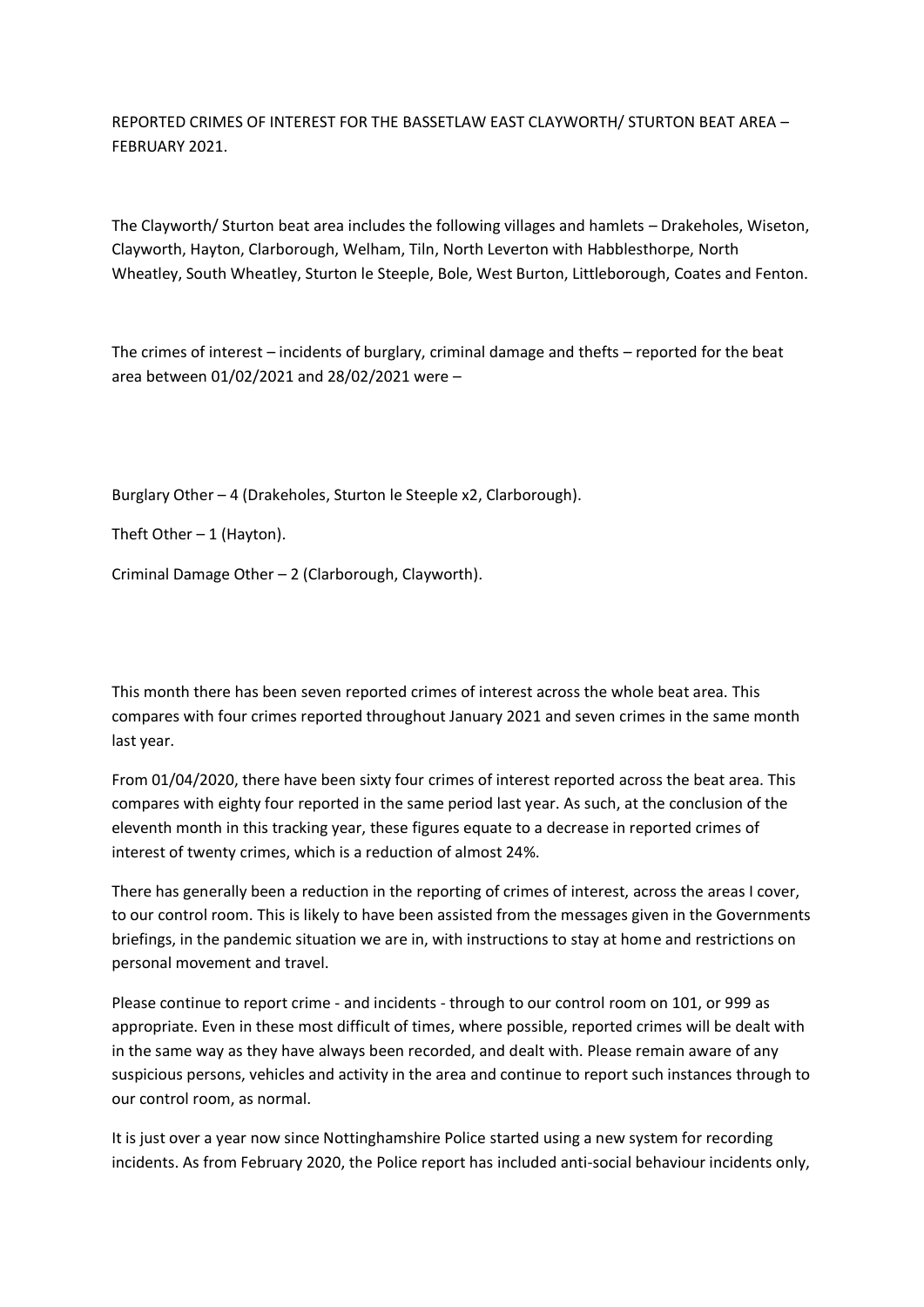negating other incident types from this category, such as hoax calls to the emergency services, found/ abandoned vehicles and wildlife/ animal issues. These figures have, therefore, started to decrease but are more accurate in relation to actual anti-social behaviour incidents on the area. This month there have been eight reported incidents of anti-social behaviour across the whole beat area. This compares with two reported incidents for January 2021 and one reported for the same month in 2020.

As I mentioned in last month's report, it would appear, across the beat areas I cover, that outbuildings/ sheds away from personal properties, paddock areas, allotments and set aside space are still attractive, and preferred, locations presently for criminals. This would certainly appear to be the case on this beat area, and adjoining beat areas, in the last month.

As we move into March, and the prospects of better weather, please remain vigilant around all aspects of home and vehicle security. Be especially careful to lock house doors and leave windows on locks – even if you are only in the back garden.

If you do leave windows and doors open and a burglary occurs, you could receive a further nasty shock when you try to make an insurance claim. A lot of insurance companies are now reducing payments, or even refusing to pay out altogether, if doors and windows have been left open arguing that it is your own negligence that has led to the theft.

Check car windows and sun roofs are closed when you park, remembering not to leave anything inviting on display in your vehicle.

And always secure your unattended bicycle to something that is fixed to the ground, or leave it in a rear garden where it is out of view from the public highway.

Some residents will have made their first moves into tidying up their gardens following the winter months. At this time of year, there is usually an increase in shed breaks and thefts of gardening tools and equipment. Please ensure that all out buildings and sheds are secured when not in use, and preferably alarmed.

There have already been reports made on this and adjoining beat areas, of garden furniture and ornaments being stolen. This, again, is a trend which happens around this time of the year, and throughout the gardening season. Items of this nature are far easier for criminals to pass, or sell, on at this time of the year.

Around this time of the year, there is traditionally an increase in the number of vehicles collecting scrap metals, which also suggests that there is an increase in the sell on price in this type of commodity. Also, there is usually an increase in doorstep salesmen and persons wishing to complete gardening and handyman work. Please report this type of activity through to 101, as these situations would certainly fit the suspicious persons/ activity category.

As ever, the beat team will keep an eye out to look after you and your homes. The team would like to hear from any community members who would like some crime prevention advice, or even just a reassurance visit.